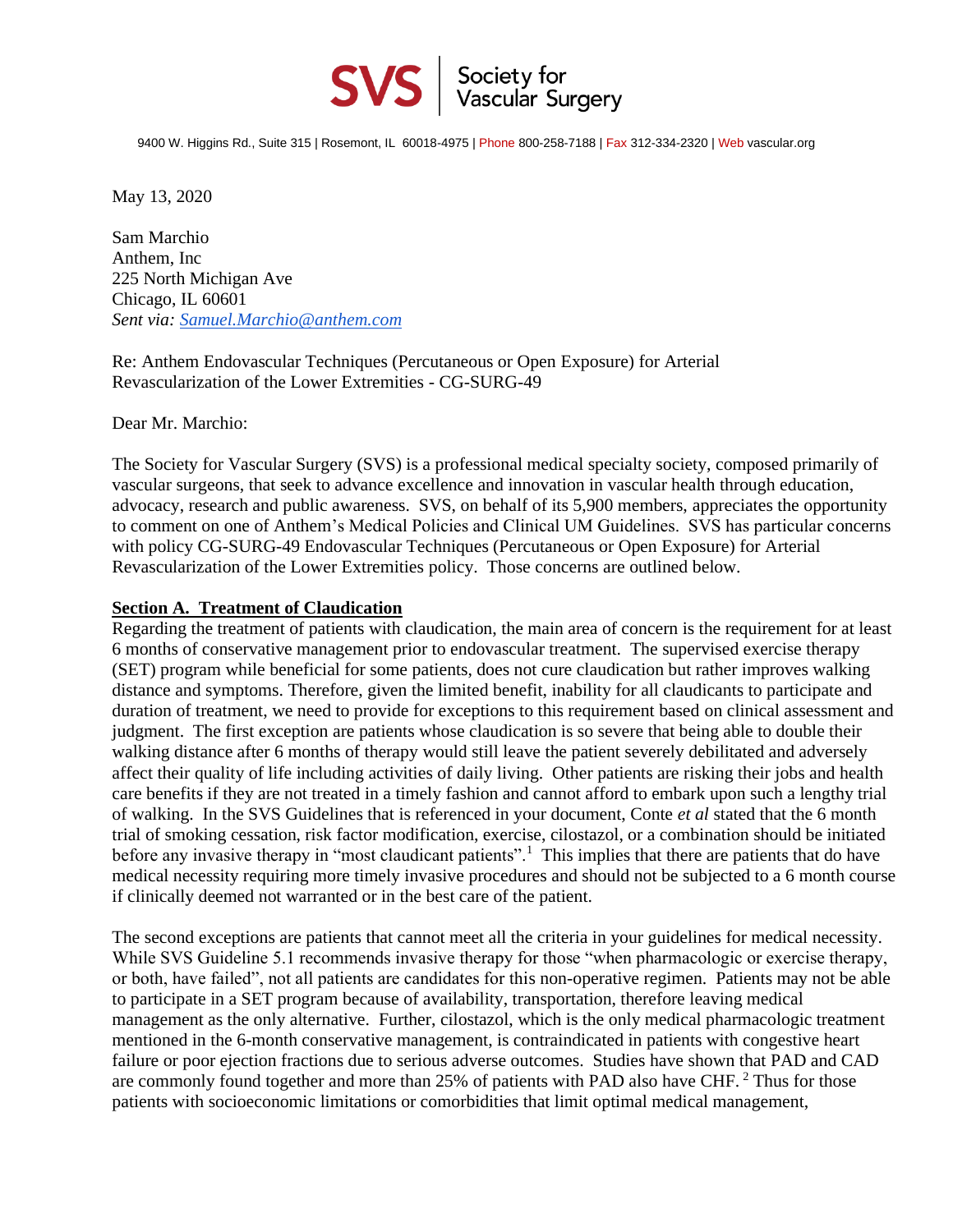endovascular and open therapy are their only options.

When determining the optimal of invasive therapy for the treatment of patients with claudication, SVS Guideline 5.2 recommends "an individualized approach to select an invasive treatment." Your guidelines for medical necessity for the treatment of claudication is clearly supported by TASC II and the American College of Cardiology Appropriate Use Criteria Task Force for treatment of lesions shorter than 15cm.<sup>3-4</sup> Unfortunately, your guidelines do not allow for endovascular treatment of lesions longer than 15cm in any scenario. This is presumably due to the TASC II Recommendation 37, that states "endovascular treatment is preferred for TASC B lesions and surgery is preferred for good risk TASC C patients".<sup>3</sup> The carrier guidelines prohibiting endovascular therapy of lesion lengths greater than 15cm is restrictive and fails to address the potential risk of surgical therapy in high risk patients. The lesion length should not be the sole characteristic to guide optimal medical therapy, but rather an individualized approach with sound decision making and communication between the patient and the physician. Please be reminded that recommendation 37 goes on to state that a fully informed patient and the operator's long-term success rate must be considered when making treatment recommendations for TASC B and C lesions. Therefore, a standardized treatment does not apply for a maximum lesion length as the approach must be truly individualized and clinical decision making between clinician and patient is imperative for optimal patient care.

## **Section B. Salvage (Provisional) Therapy for Claudication**

This section references the bailout therapy necessary when treatment in the first section, "Treatment of Claudication", has demonstrated lack of optimal target vessel revascularization. Within this section there were outlined several patient populations that would benefit from primary stenting for claudication. When dealing with salvage therapy for claudication, the policy in the first section does not include treatment with atherectomy in any anatomic location or in the SFA for lesion lengths <5cm. Stenting and atherectomy are certainly recommended for salvage therapy for the conditions mentioned- residual diameter stenosis greater than 50% or persistent translesional pressure gradient or flow limiting dissection. This policy does not take into account other important anatomic factors such of the quality and number of runoff vessels. This policy seems to apply to the TASC A criteria in that a single stenosis of less than or equal to 10 cm in length or a single occlusion less than or equal to 5 cm in length when applying the criteria in the claudication section.<sup>5,6</sup> This policy applies data derived in 2006 and 2007 and fails to match existing technology and evidence-based medicine. Even data published by the same author the same year as the landmark TASC criteria showed claudicants having a lower restenosis rate (49.2% versus  $74.3\%$ ; P=0.028) and a trend toward a better clinical outcome. Other studies followed demonstrating primary stenting, when used primarily rather than as salvage therapy, had significantly improved physical function, lower bodily pain, and better overall general health.<sup>7,8</sup> Overall, the application of TASC criteria for therapy is limited and outdated. Since the publication of the original TASC recommendations, there has been an explosion of technological advances and applications of atherectomy and drug eluting platforms. These tools have resulted in improvements in both short-term technical results and long-term patency. This policy does not consider the improved patency and exercise tolerance when stenting is performed as a primary therapy and not as a salvage procedure.

In regard to the residual stenosis treatment with bailout stenting of 50% or greater within the SFA or other vessel, this policy correctly addresses a key goal in the treatment utilizing atherectomy and stenting to ensure optimal target vessel revascularization- vessel preparation. In this policy, the proceduralist is permitted to use stenting or atherectomy as salvage therapy and not utilize atherectomy for target vessel preparation prior to stenting. Lesions treated with atherectomy and angioplasty have been demonstrated to have fewer occurrences of need for salvage stenting.<sup>9</sup> Further, atherectomy may have benefits in heavily calcified lesions, high flexion locations where stents may not be optimal, and longer lesions.<sup>10</sup> This policy statement appreciates the importance of target vessel preparation in the treatment of atherosclerotic vascular lesions and that by appropriately preparing the vessel, short- and long-term patency rates will be improved. The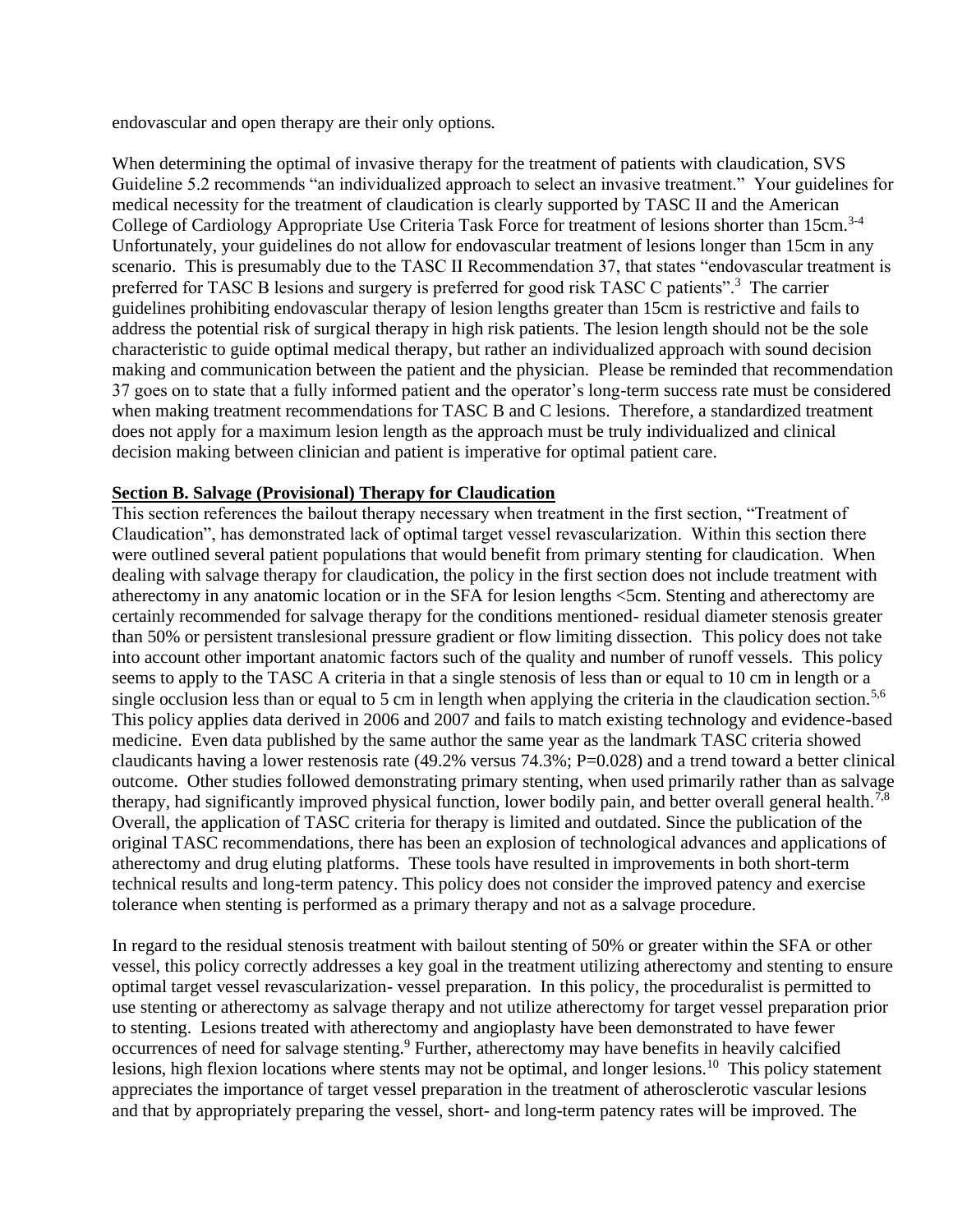treatment of flow limiting dissections utilizing provisional atherectomy or stenting is appropriate.

## **Not Medically Necessary**

While we agree with this policies limitation of treatment as not medically necessary in some instances, we argue that some of the policies stances as "not medically necessary" are outdated. The carrier policy references and utilizes the SVS practice guidelines for atherosclerotic occlusive disease of the lower extremities for asymptomatic disease and claudication. Unfortunately, several of the premises of the guidelines are outdated or simply unproven. For example, profunda femoris artery disease is cited as not clinically significant in this publication but there is extensive literature to demonstrate the contrary. Treatment of the PFA in isolation and with CFA disease is beneficial in providing augmented inflow to the limb and treating limb ischemia as initially documented Brewster and Darling publication.<sup>11</sup>,<sup>12</sup> As endovascular treatments continues to evolve so have our treatment options leading to Soares et al recommendation in favor of concomitant endovascular PFA treatment at the time of additional interventions while a more comprehensive pooled analysis of endovascular common femoral and profunda femoral artery interventions demonstrated >95% technical success with very low limb loss and major adverse cardiovascular events.<sup>13,14</sup> In addition, the updated 2019 Supplement to the Journal of Vascular Surgery guidelines discuss the importance of PFA patency and endovascular therapy of this vessel particularly in a hostile groin.<sup>15</sup> While the SVS agrees that treatment for asymptomatic PAD is not warranted in general, there are instances when it is valid. Patients with previous interventions such as stent placement or bypass procedures, irrespective of the conduit, who present with severe or critical stenosis would absolutely warrant intervention despite the lack of clinical symptoms. Treatment of these lesions have been proven to maintain patency and reduce acute limb ischemia and limb loss.<sup>16,17</sup> Therefore, asymptomatic PAD patients with previous interventions may benefit from interventions and this decision making should be based on the clinical scenario.

The SVS appreciates the opportunity to provide feedback on the Anthem Medical Policies and Clinical UM Guidelines. We look forward to hearing from you on this issue. We can be reached at [trishacrishock@gmail.com.](mailto:trishacrishock@gmail.com)

Sincerely,

Matthew Sideman, MD SVS Coding Committee Chair

Sunita Srivastava, MD SVS Coding Committee Vice Chair

Francesco Aiello, MD, MBA SVS Coverage Workgroup Chair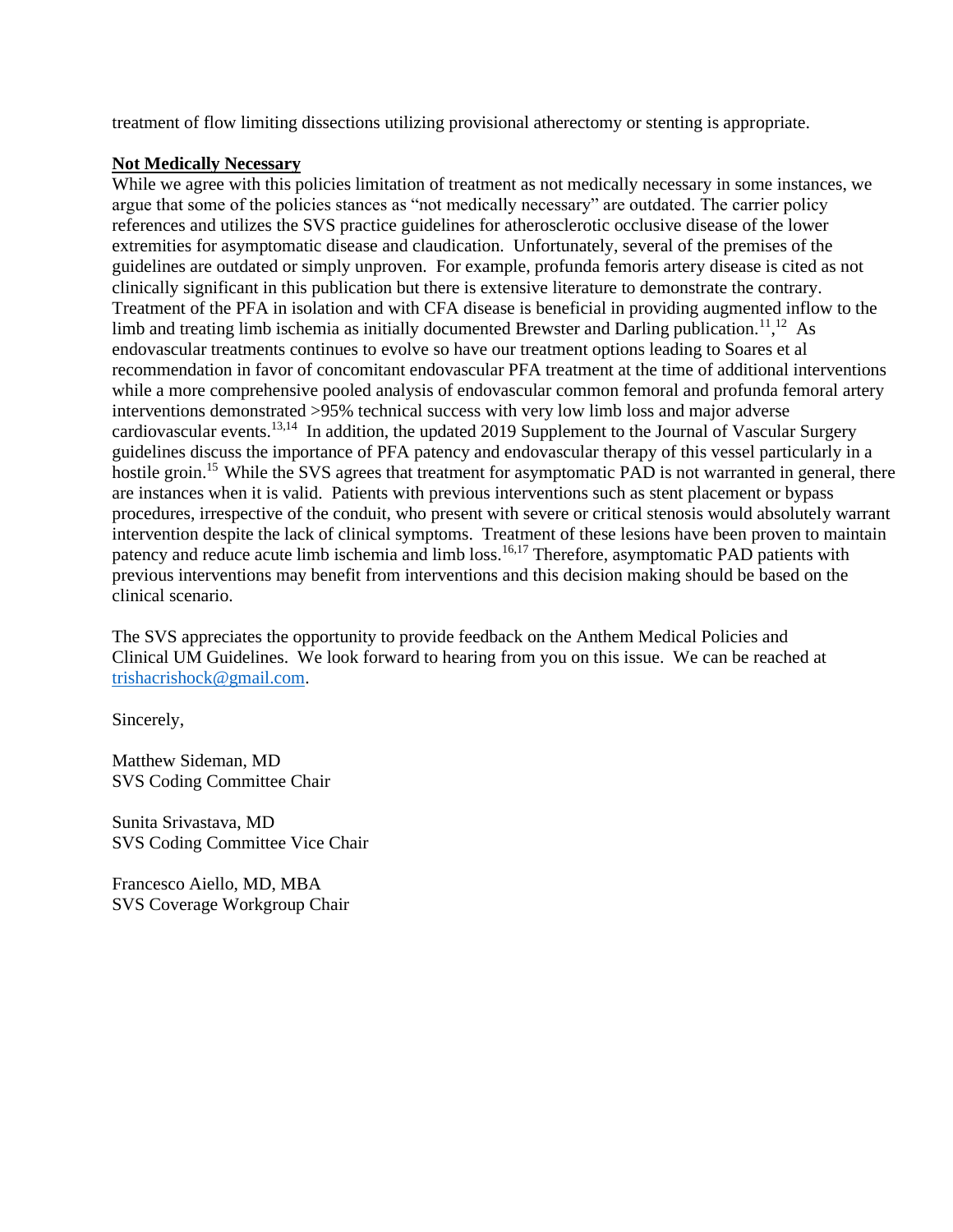## **References:**

- 1. Conte MS, Pomposelli FB, Clair DG *et al*. Society for Vascular Surgery practice guidelines for atherosclerotic occlusive disease of the lower extremities: Management of asymptomatic disease and claudication. *J Vasc Surg* 2015;61(3Suppl)2S-41S.
- 2. [Keswani AN,](https://www.ncbi.nlm.nih.gov/pubmed/?t) White CJ. The impact of peripheral arterial disease on patients with congestive heart failure. Heart [Fail Clin.](https://www.ncbi.nlm.nih.gov/pubmed/24656109%22%20%5Co%20%22Heart%20failure%20clinics.) 2014 Apr;10(2):327-38.
- 3. TASC Steering Committee, Jaff MR, White CJ *et al*. An update on methods for revascularization and expansion of the TASC lesion classification to include below-the-knee arteries: A supplement to the inter-society consensus for the management of peripheral arterial disease (TASC II). J Endovasc Ther 2015 Oct;22(5):663-77.
- 4. 4Bailey SR, Beckman JA, Misra S *et al*. ACC/AHA/SCAI/SIR/SVM 2018 appropriate use criteria for peripheral artery intervention: A report of the American College of Cardiology appropriate use task force, American Heart Association, Society for Cardiovascular Angiography and Interventions, Society of Interventional Radiology, and Society for Vascular Medicine. J Am Coll Cardiol 2019 Jan;73(2):214-37.
- 5. Norgren L, Hiatt WR, Dormandy JA, Nehler MR, Harris KA, Fowkes FG, Rutherford RB: Intersociety consensus for the management of peripheral arterial disease. *Int Angiol* 2007, 26(2):81- 157.
- 6. Schillinger M, Sabeti S, Loewe C, Dick P, Amighi J, Mlekusch W, Schlager O, Cejna M, Lammer J, Minar E: Balloon angioplasty versus implantation of nitinol stents in the superficial femoral artery. *N Engl J Med* 2006, 354(18):1879-1888.
- 7. Schillinger M, Sabeti S, Dick P, Amighi J, Mlekusch W, Schlager O, Loewe C, Cejna M, Lammer J, Minar E: Sustained benefit at 2 years of primary femoropopliteal stenting compared with balloon angioplasty with optional stenting. *Circulation* 2007, 115(21):2745-2749.
- 8. Lindgren HIV, Qvarfordt P, Bergman S, Gottsater A: Primary Stenting of the Superficial Femoral Artery in Patients with Intermittent Claudication Has Durable Effects on Health-Related Quality of Life at 24 Months: Results of a Randomized Controlled Trial. *Cardiovasc Intervent Radiol* 2018, 41(6):872-881.
- 9. Foley TR, Cotter RP, Kokkinidis DG, Nguyen DD, Waldo SW, Armstrong EJ: Mid-term outcomes of orbital atherectomy combined with drug-coated balloon angioplasty for treatment of femoropopliteal disease. *Catheter Cardiovasc Interv* 2017, 89(6):1078-1085.
- 10. Katsanos K, Spiliopoulos S, Reppas L, Karnabatidis D. Debulking Atherectomy in the Peripheral Arteries: Is There a Role and What is the Evidence? Cardiovasc Intervent Radiol. 2017 Jul;40(7):964-977
- 11. Brewer, DC and RC Darling. "Optimal methods for aortoiliac reconstruction." [Surgery.](https://www.ncbi.nlm.nih.gov/pubmed/152480%22%20%5Co%20%22Surgery.) 1978 Dec;84(6):739-48.
- 12. Kashyap, V et al. "The management of severe aortoiliac occlusive disease: Endovascular therapy rivals open reconstruction." J Vasc Surg. 2008 Volume 48, Issue 6, Pages 1451–1457.e3.
- 13. Soares et al. "The importance of the superficial and profunda femoris arteries in limb salvage following endovascular treatment of chronic aortoiliac occlusive disease." J Vasc Surg. 2018 Vol 68, Issue 5, p1422-1429.
- 14. Bath J, Avgerinos E. A pooled analysis of common femoral and profunda femoris endovascular interventions. Vascular. 2016 Aug;24(4):404-13.
- 15. Conte et al. "Global vascular guidelines on the management of chronic limb-threatening ischemia." J Vasc Surg. 2019 Volume 69, Issue 6, Supplement, Pages 3S–125S.e40: p66S.